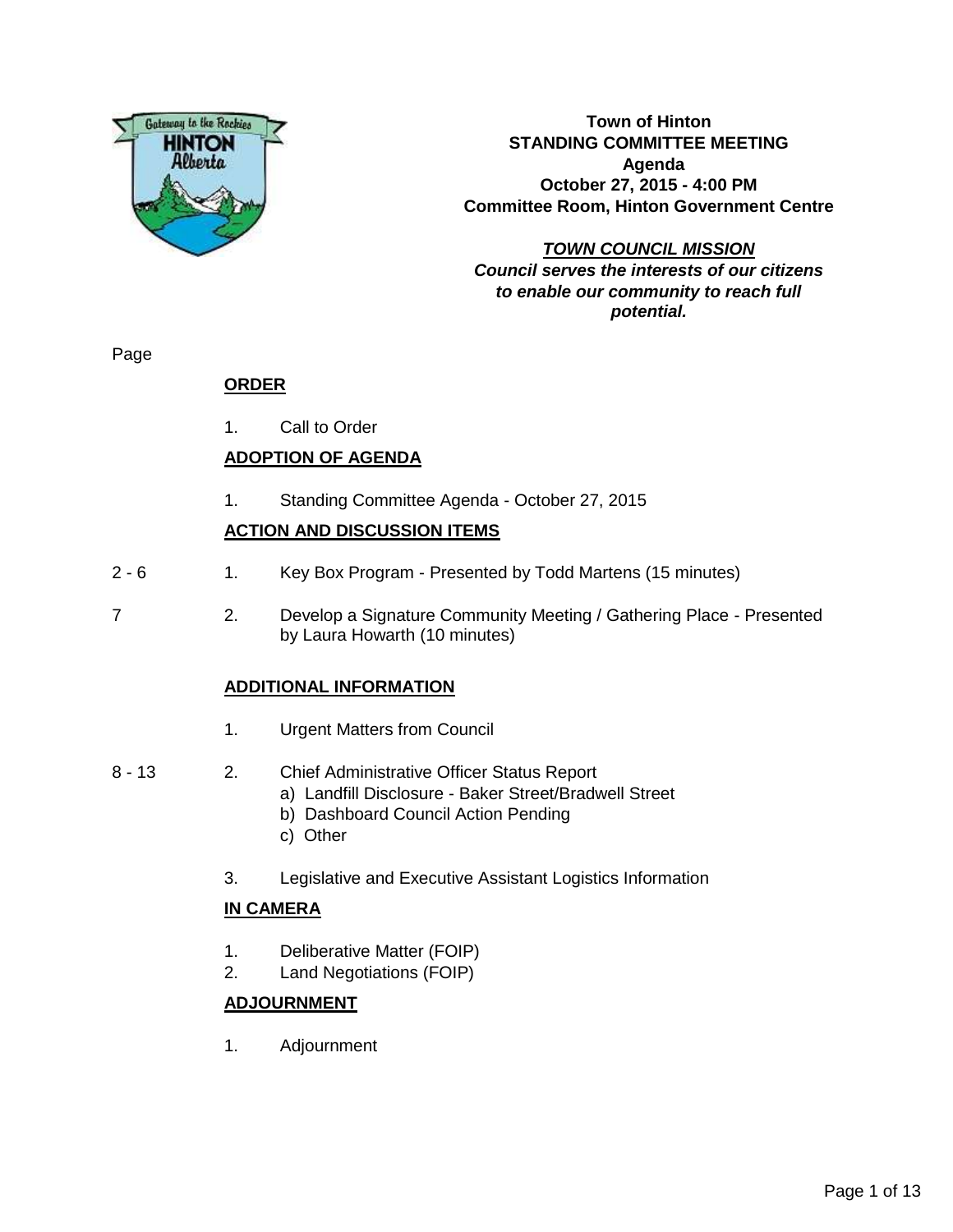

### **TOWN OF HINTON DIRECTION REQUEST**

| DATE:               | October 19, 2015                                                                                                    |  |  |  |  |
|---------------------|---------------------------------------------------------------------------------------------------------------------|--|--|--|--|
| TO:                 | <b>STANDING COMMITTEE MEETING OF OCTOBER 27, 2015</b>                                                               |  |  |  |  |
| <b>FROM:</b>        | Todd Martens, Fire Rescue & Bylaw Services Manager                                                                  |  |  |  |  |
| <b>REVIEWED BY:</b> | Laura Howarth, Director of Community & Protective Services                                                          |  |  |  |  |
| <b>APPROVED BY:</b> | Mike Schwirtz, Chief Administrative Officer                                                                         |  |  |  |  |
| RE:                 | Key Box Program – Emergency Response Access to Buildings                                                            |  |  |  |  |
| <b>Purpose</b>      | This item is before Council to:                                                                                     |  |  |  |  |
|                     | a) explain the applicable Alberta Fire Code section requirements and what has<br>prompted attention to this matter; |  |  |  |  |

- b) seek direction on which solution should be explored to mitigate the problem (including funding sources); and
- c) have this item proceed to Regular Council for decision.

#### **Issue**

The Alberta Fire Code Division B S.2.5.1.3 requires all buildings that incorporate fire protection equipment, elevator control or door access to provide a key box constructed, keyed and located in a manner acceptable to the authority having jurisdiction. These key boxes are to contain a set or sets of keys or devices required to be used in an emergency. Violations of these mandatory requirements are enforceable by Provincial orders and penalties (as well as local bylaws if they exist).

Having a key box in place allows Fire Rescue (and other emergency agencies) quick and unobstructed access during time sensitive emergencies. Waiting for key holder response has sometimes taken more than 20 minutes, making the likelihood of further property damage and/or personal injury that much greater. Key box systems provide the following benefits when in place:

- $\checkmark$  Immediate emergency entry in case of fire, medical or other emergency;
- $\checkmark$  Prevent costly forced entry damage to doors and windows (at the building owners expense);
- $\checkmark$  Allow emergency responders to gain entry if persons inside cannot open the door;
- $\checkmark$  Reduce potential insurance claims, property damage and/or personal injury caused by fire;
- $\checkmark$  Increase Fire Rescue and other emergency agency safety, efficiency and effectiveness; and
- $\checkmark$  Allow doors to be re-secured after an emergency without the response of a manager or private security assistance.

Of the approximately 415 businesses / properties in Hinton that fall under this section of the Alberta Fire Code, we are aware of approximately 20 that are in compliance; in fact, most have no key box or the keys are outdated. Of the last 25 alarm / structural emergency calls responded to by Hinton Fire Rescue over the last 2 months alone, only 4 were able to be immediately accessed (we are averaging 8 alarm calls per month). In addition, further risk and inefficiency is compounded due to the number of unique keys Hinton Fire Rescue stores for "quick access" from each unique key box.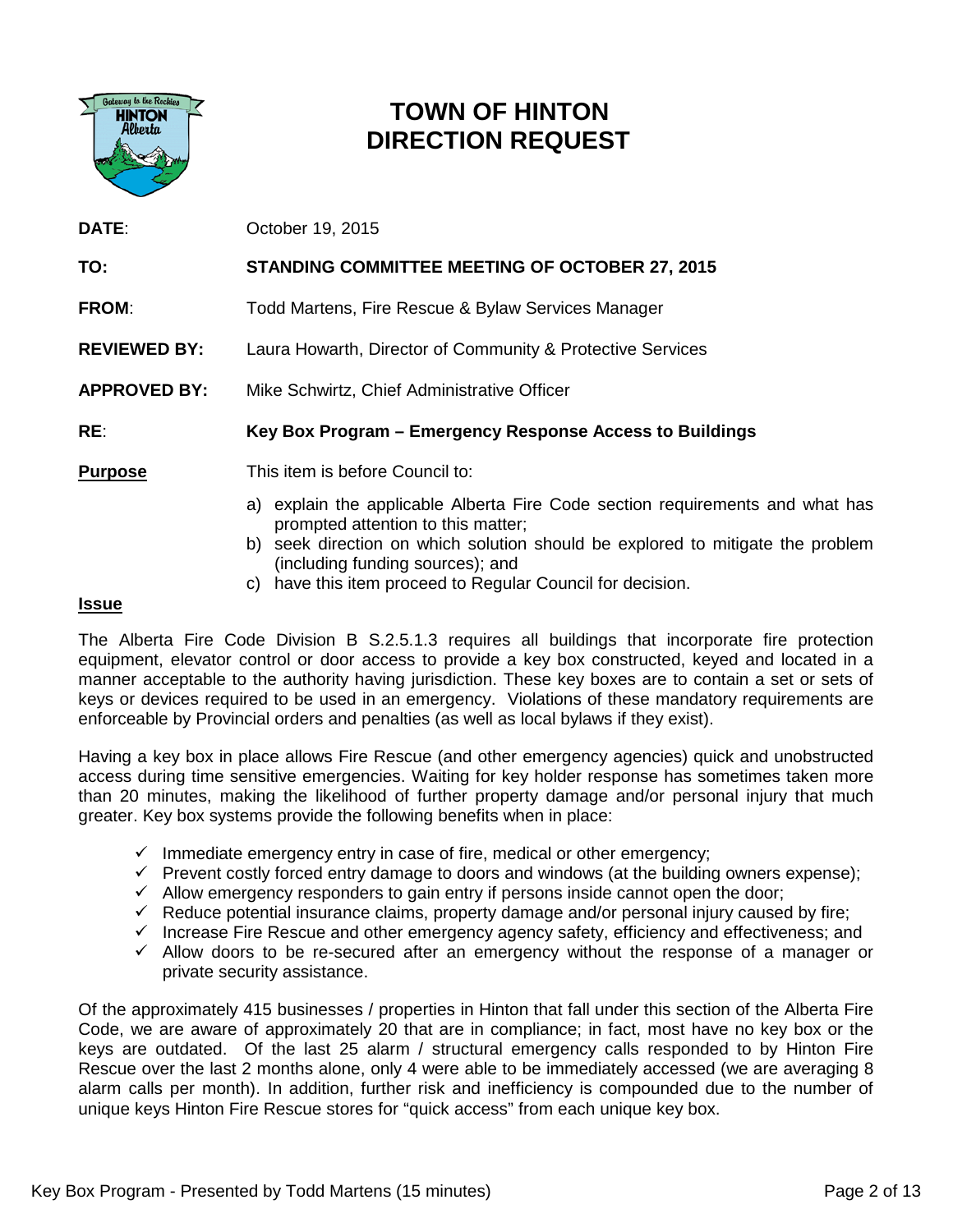### **Administration Comments on Situation / Options**

In an effort to better manage a provincially mandated requirement, Council may establish a Rapid Access Key Box Bylaw (Attachment 1). Establishing a bylaw benefits the businesses and other properties in Hinton by allowing Fire Rescue and other emergency responders' quick and efficient access in the event of an emergency. This program will allow the Town to work with the businesses and property owners, getting them to the required standard and ensuring their properties have the most effective protection in the event of an emergency. Critical to the bylaw is providing standardized Townissued key boxes. It improves efficiency by minimizing key box purchase costs, installations, access, repair, replacement, multiple key storage etc. Adopting one box style and provider contributes to a more successful program and will make the transition easier for current businesses, while creating a seamless process for new businesses. Over time, this program could also be extended to private residential properties (with full purchase and installation costs paid for by the residential property under the proposed bylaw).

The only alternate option to creating a bylaw is to enforce the provincial law requiring property owners to purchase and install their own unique units. This (status quo) would neither maximize the safety, response and efficiency benefits previously listed, nor provide flexibility when enforcing provincial violations. This would, however, give owners the choice of which key box to purchase and install.

In addition to considering a bylaw and adopting a standardized key box program, Council may want to alleviate the potential or perceived burden of this provincial regulation on current business owners by including one of the following funding options into the bylaw:

*Current business property owners shall be provided with a standardized key box paid for by the Town:*

- *and then be billed for the key box (one time fee) in addition to and at the time of their next business license renewal* (approximately \$320 - \$430 each); or
- from a one-time increase to the 2016 operational budget of \$132,000 \$178,000 plus any new business locations each subsequent budget year; or
- from the unallocated Automated Traffic Enforcement Reserve (previously solely used for community safety initiatives) *of \$132,000 - \$178,000 for 2016 only, with all new businesses in 2017 and beyond being billed directly during their original business license process*.

#### **Administration's Conclusion / Proposed Direction**

Administration proposes bringing the draft Rapid Access Key Box Bylaw #1100 (to include the provision Town-issued standardized key boxes and *one funding requirement from the options above* as directed by Council) to Regular Council on November 3, 2015.

Next steps may include Administration's recommendation that Bylaw #1100 receive first and second reading on November 3, 2015, followed by a two week public feedback period, returning for third and final reading on November 17, 2015. This will allow adequate time for public feedback (particularly with the extra week of public awareness starting at this October 27 Standing Committee Meeting), and without jeopardizing 2016 budget implications.

#### **Chief Administrative Officer Comments**

This is a Provincial Fire Code requirement that has not been enforced in our Town to date. The bylaw and funding options are reasonable steps to bring us into compliance and lower risk.

### **Attachment**

1. Draft Rapid Access Key Box Bylaw #1100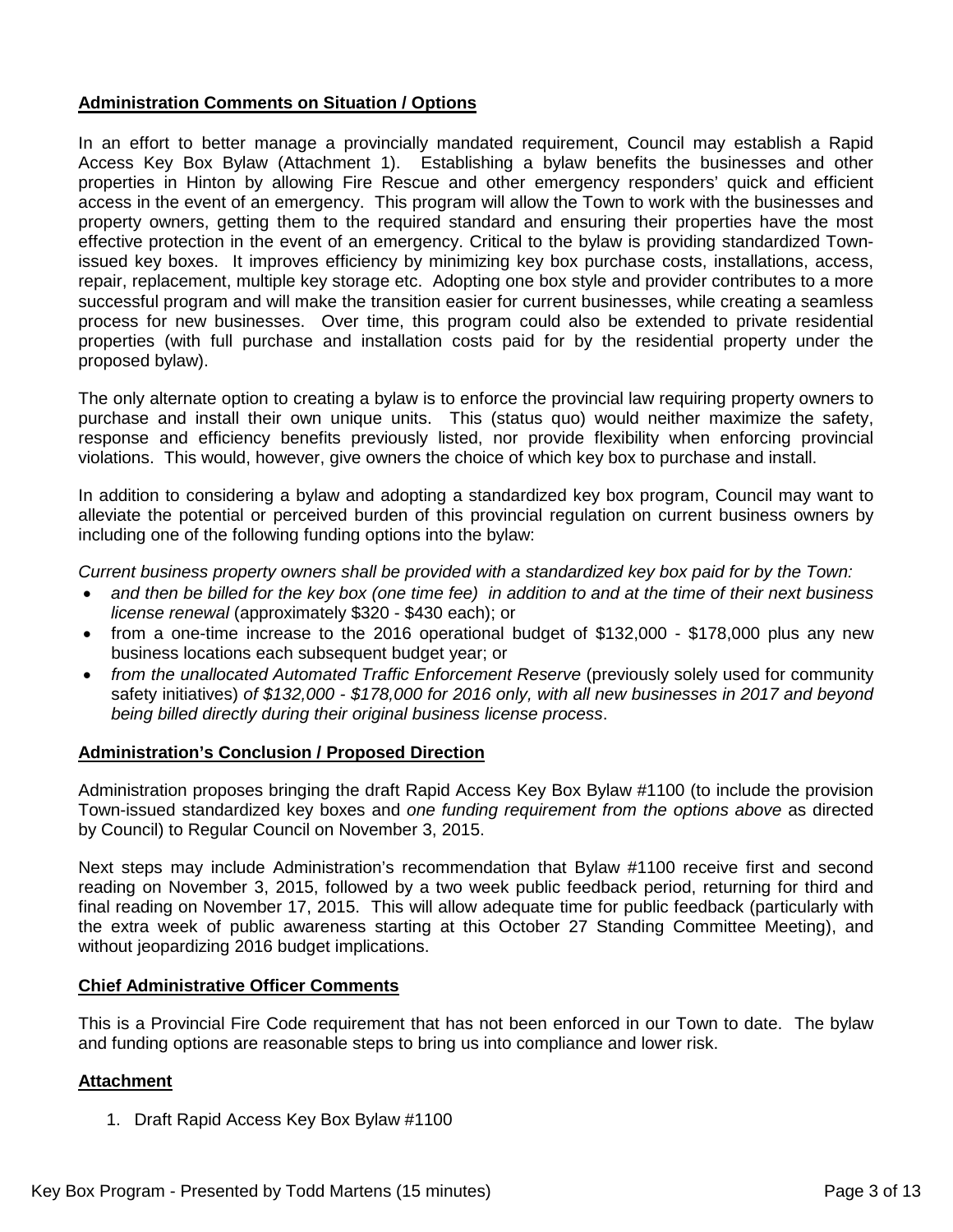

### **DRAFT BYLAW #1100 A BYLAW OF THE TOWN OF HINTON IN THE PROVINCE OF ALBERTA TO REGULATE SAFETY, HEALTH, WELFARE AND PROTECTION OF PEOPLE AND PROPERTY IN THE TOWN OF HINTON**

**WHEREAS** the *Municipal Government Act*, Chapter M-26, R.S.A. 2000 and amendments thereto, provides for the regulation, safety, health, welfare and protection of people and property;

**AND WHEREAS** it is deemed necessary to implement and enforce regulations and controls regarding such;

**NOW THEREFORE** the Municipal Council of Hinton, Alberta, in session duly assembled enacts as follows:

1. That this Bylaw be cited as "The Fire Department Rapid Access Key Box Bylaw".

### **DEFINITIONS**

- 2. In this Bylaw, unless the context otherwise states:
- a) "Council" means the Municipal Council of Hinton, Alberta;
- b) "Emergency" shall mean any situation in which there is imminent danger to public safety or of serious harm to property.
- c) "Fire Chief" shall mean a member appointed as head of the Fire Department.
- d) "Fire Department" shall mean the Town of Hinton Fire Rescue & Bylaw Services Department, its Chief Officers, Officers and members and support staff.
- e) "Incident" shall mean any call for service by the Fire Department in which there may be immediate or possible risk of injury or damage to any person or property as designated by the Fire Chief or his designate in charge and shall include any "Emergency".
- f) "Key Box" shall mean a lock box approved for use by the Fire Chief or his designate, used for securely storing the keys to a gate, building, rooms within a building, alarm panels, roof tops and fire suppression equipment and shall comply with the Alberta Fire Code as amended from time to time.
- g) "Key Ring" shall mean a ring kept within the key box to which the required keys for rapid access to the property are kept.
- h) "Key Tag" shall mean a sturdy identification tag identifying the function of each key on the key ring.
- i) "Member" shall mean any person that is a duly appointed member of the Fire Department whether full time, paid-on call or volunteer.
- j) "Owner" shall mean a person having the powers and authority of ownership over a property and is the registered owner of the property under the Land Titles Act; or a person designated to act on behalf of the owner with respect to the private property.
- k) "Peace Officer" shall mean a Community Peace Officer, Bylaw Enforcement Officer, a member of the R.C.M.P and for the purposes of enforcing the provisions of this bylaw the Fire Chief, Deputy Fire Chief, Fire Prevention Officer or their designate.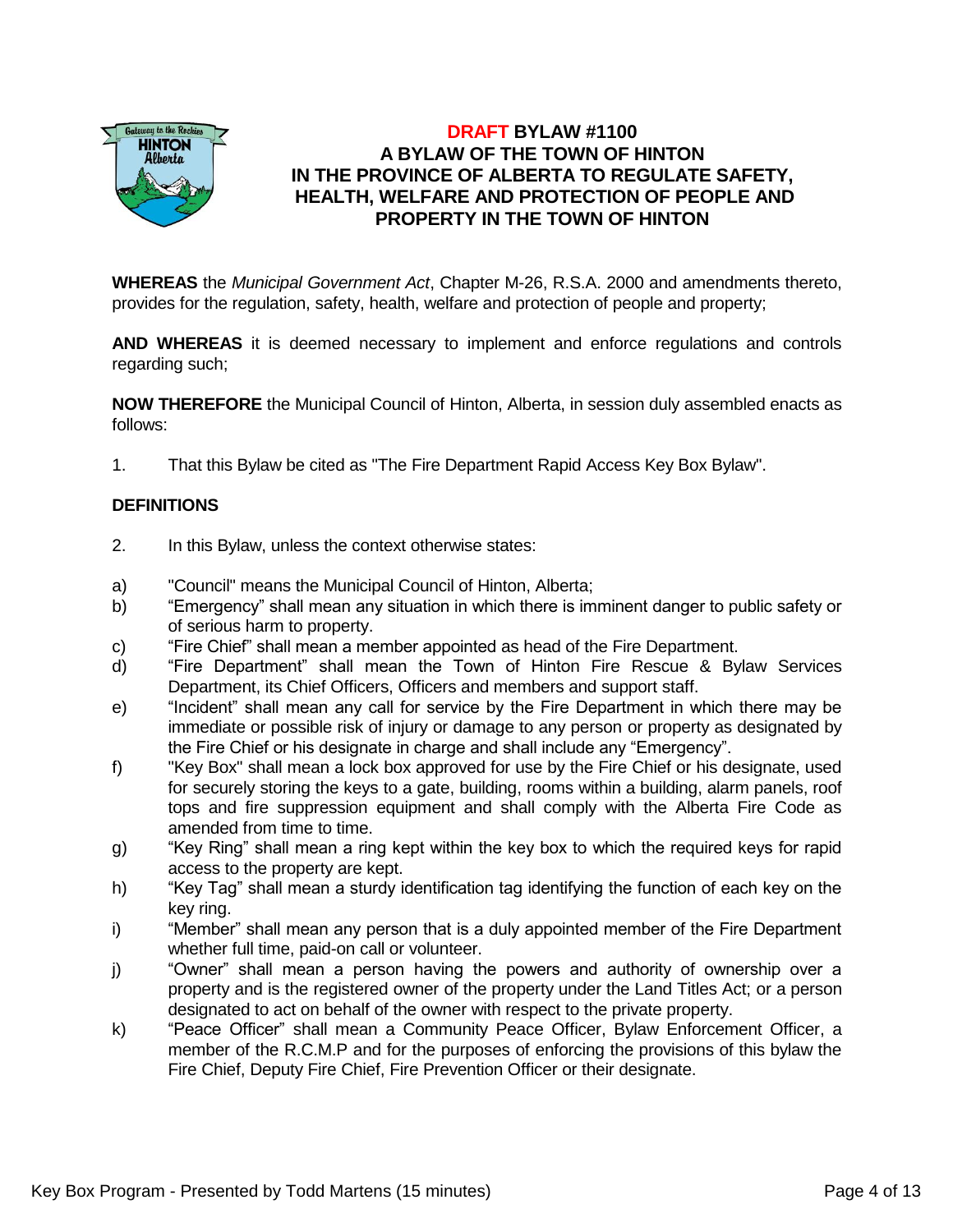- l) "Person" shall mean a company, corporation, owner, partnership, firm, association, society or party.
- m) "Property Requiring A Key Box" shall mean any lands or buildings, premises or structures that incorporate fire protection equipment, alarm panels, elevator control or door access, locked common areas or any other property as set forth in the Alberta Fire Code's key box requirements (as amended from time to time) but shall not include a dwelling residence.
- n) "Town" shall mean the Town, City or Municipality of Hinton, Alberta;

### **SEVERABILITY**

3. It is declared notwithstanding that any section or sections of this Bylaw or parts thereof, may be found by any court to be bad or illegal or beyond the power of the Council to enact, such section or sections or parts thereof shall be deemed to be severable and that all other sections or parts of this Bylaw are independent of one another and enacted as such.

### **KEY BOX REQUIREMENTS FOR PROPERTIES**

- 4. All properties deemed as properties requiring a key box under this bylaw shall have installed a key key box that;
	- a) Meets the requirements set forth by the Fire Chief or his designate.
	- b) Contains all necessary keys for rapid access to any main entrance, elevator controls, mechanical and electrical rooms, lock controlled common areas, alarm panels, roof access, locked gate access and fire protection equipment access. All keys shall be kept on a key ring for easy carrying by emergency personnel.
	- c) Contains keys identified for use by means of a key tag.
	- d) Is installed at a location as set forth by the Fire Chief or his designate in accordance with this bylaw and the Alberta Fire Code (as amended from time to time).
	- e) Is kept free and clear of any obstruction and remain not tampered with at all times.
	- f) Is clearly identified as a Fire Department key box through a manner as set forth by the Fire Chief or his designate.
- 5. All properties requiring key boxes shall work in conjunction with the Fire Department through the installation process.
- 6. Any time a key change is made the property Owner shall ensure that keys maintained within the key box are properly updated and identified immediately upon any changes taking place.

### **KEY BOXES ON PRIVATE DWELLING RESIDENCES**

7. If at any time a private dwelling residence wishes to join the key box program the property then becomes deemed as a Property requiring a key box and as such is subject to this bylaw in its entirety. A private dwelling residence may choose to opt out of the program at any time but must provide notice to the Fire Department immediately. Any costs associated with joining or leaving the program are at the property owners expense.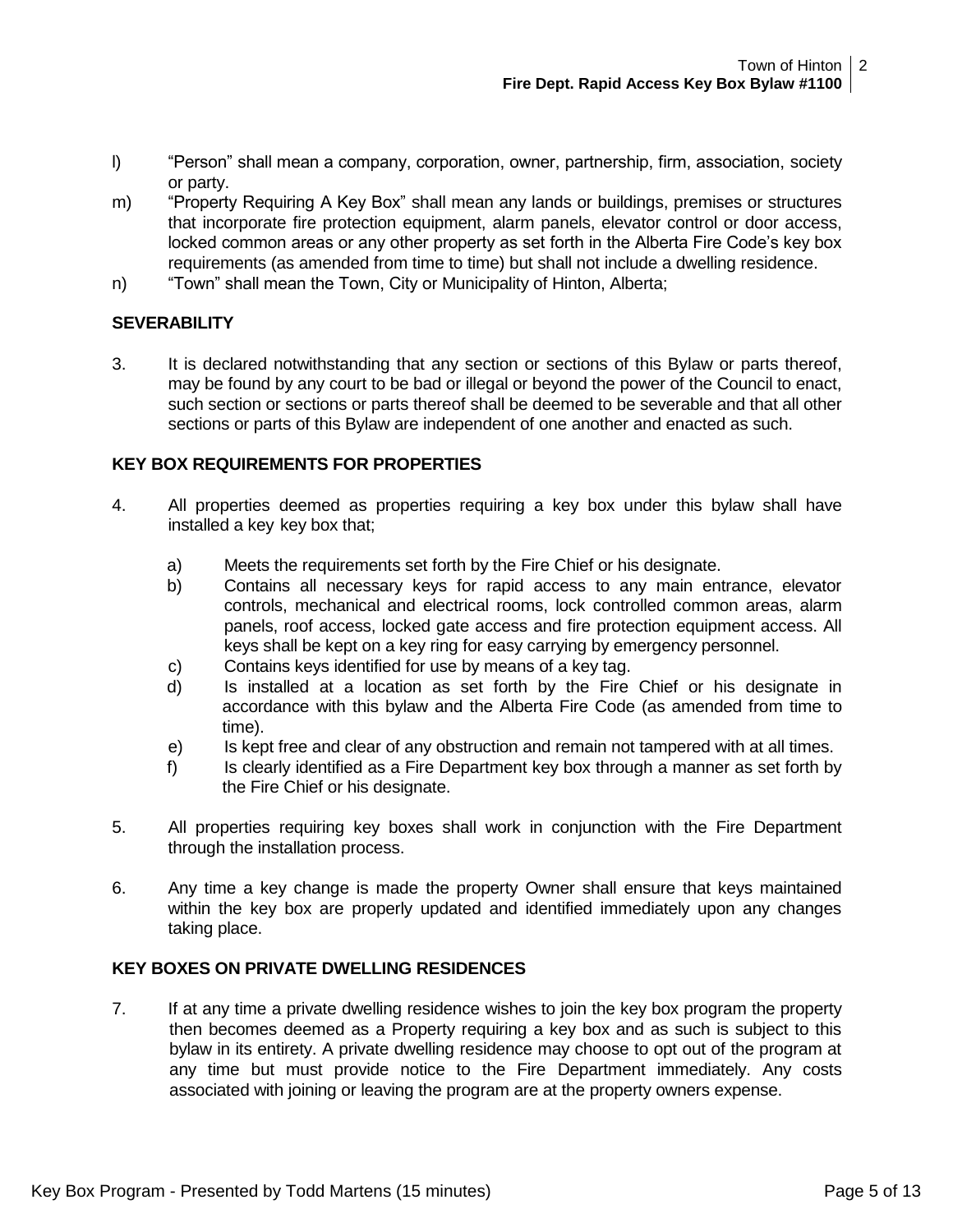### **ENFORCEMENT AND PENALTIES**

- 8. Any enforcement action, including orders and penalties shall be done so through the Alberta Fire Code and Alberta Safety Codes Act as amended from time to time and shall only be carried out by a certified Safety Codes Officer as appointed by the Safety Codes Council.
- 9. This Bylaw shall come into effect on the date of the final passing thereof.

| READ A FIRST TIME THIS  | DAY OF | . 2015. |
|-------------------------|--------|---------|
| READ A SECOND TIME THIS | DAY OF | . 2015. |
| READ A THIRD TIME THIS  | DAY OF | . 2015. |

MAYOR

\_\_\_\_\_\_\_\_\_\_\_\_\_\_\_\_\_\_\_\_\_\_\_\_\_\_\_\_\_\_\_\_\_\_\_ DIRECTOR OF CORPORATE SERVICES

\_\_\_\_\_\_\_\_\_\_\_\_\_\_\_\_\_\_\_\_\_\_\_\_\_\_\_\_\_\_\_\_\_\_\_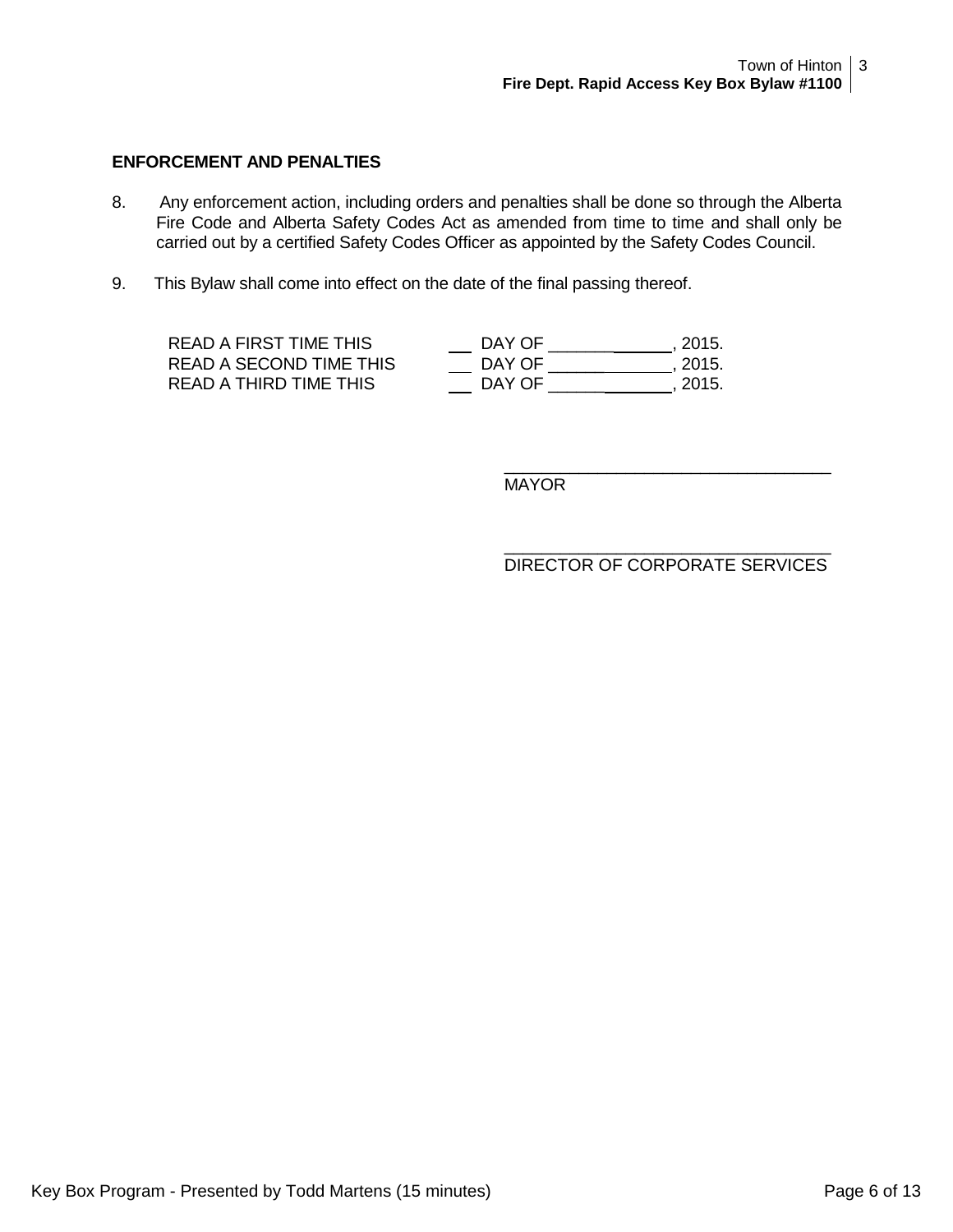

### **TOWN OF HINTON DIRECTION REQUEST**

| DATE:               | October 21, 2015                                                                                                                         |
|---------------------|------------------------------------------------------------------------------------------------------------------------------------------|
| TO:                 | <b>STANDING COMMITTEE MEETING OF OCTOBER 27, 2015</b>                                                                                    |
| <b>FROM:</b>        | Laura Howarth, Director of Community & Protective Services                                                                               |
| <b>APPROVED BY:</b> | Mike Schwirtz, Chief Administrative Officer                                                                                              |
| RE:<br>$P \sim P$   | Develop a Signature Community Meeting / Gathering Place<br><b>Council Strategic Plan - Strengthen Civic Pride &amp; Community Spirit</b> |

### *Purpose*

This item is before Council to seek direction and provide Administration clarity by defining the:

- 1) issue(s) / interests;
- 2) expected outcome(s); and
- 3) parameters in order for Administration to explore and create options for future Council decision.

### **Issue**

- 1) What need or gap has been identified to prompt this priority? (What problem are we solving?)
- 2) How will Council know the solution and implementation was successful? (What does success look like and what outcome measures are expected?)
- 3) What are Council's parameters upon which Administration should create options for Council to consider?

### **Administration Comments on Situation / Options**

Receiving clarity and direction from Council will help frame the process, scope and scale as Administration moves this Council priority forward. Additional questions for Council's discussion may include, but are not limited to:

- Designed for locals or to attract visitors?
- Indoor space or outdoor space?
- Programmed or free-flow space?
- Using existing resources or new? (time, money, people, equip. etc.)
- Instead of or in addition to existing spaces?
- All season or targeted season?
- Predetermined location or to-be-determined?
- Town lead / owned or community driven?

### **Administration's Conclusion / Proposed Direction**

In order to meet Council's expectations in an efficient and effective way, Administration proposes that clarity be provided on the three purpose / issue points noted above.

### **Chief Administrative Officer Comments**

Administration is looking for more details on Council's expectations for this item. This will allow us to assign the correct resources to develop the action plan. We are not entirely certain of what you'd like to see.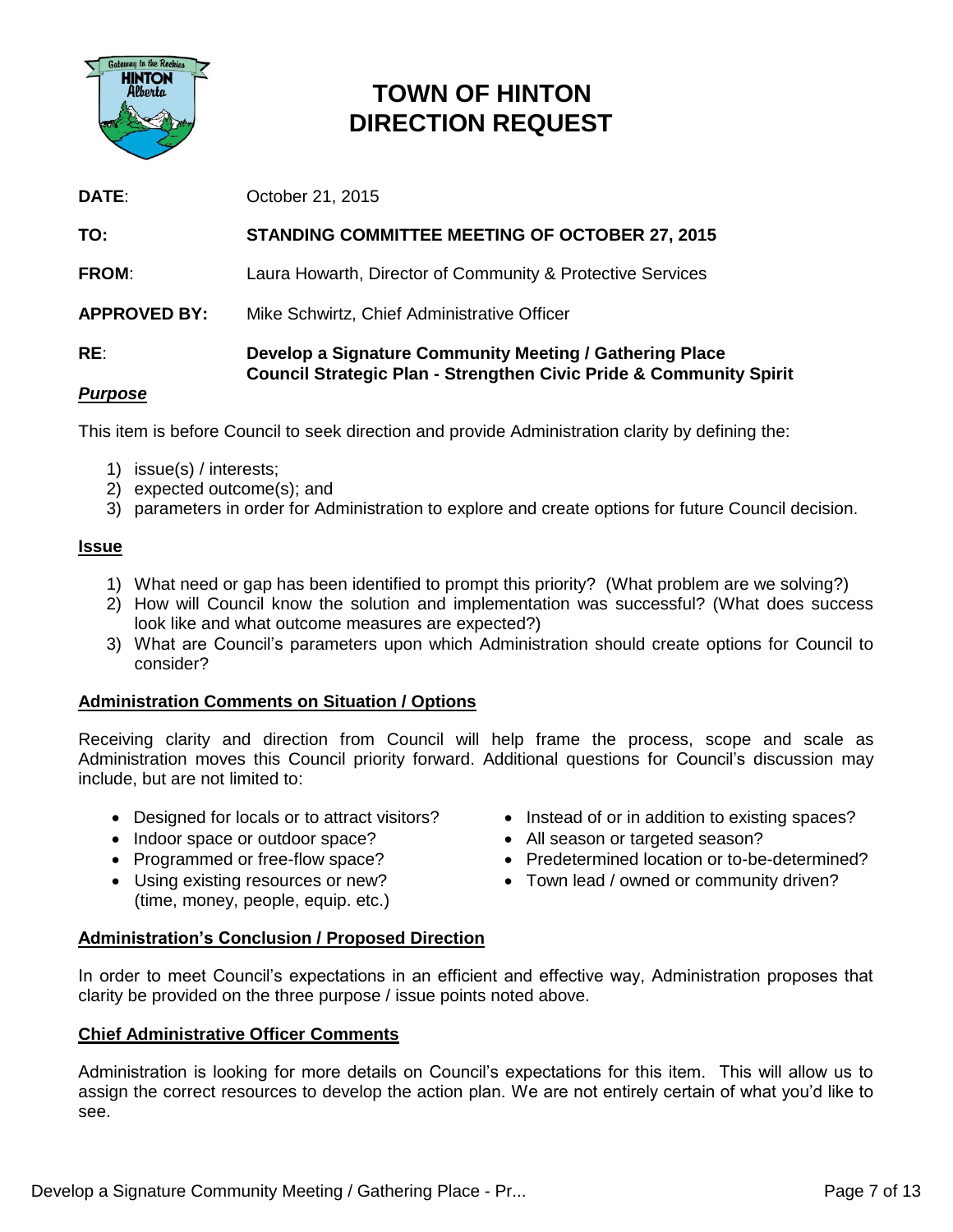

Date: **October 14, 2015** To: **COUNCIL INFORMATION PACKAGE for Council Meeting - October 20, 2015** From: Mindi Petkau, Land Coordinator Re: **Land Sales Disclosure for: 234 Baker Street (portion of) 4060 Bradwell Street 366 Fleming Drive**

This memorandum is for the purpose to disclose the specific price, terms and conditions as identified in the Request for Decisions to Council regarding each of the above land sales once the sales are complete. These sales are now complete; the Town of Hinton has received payment and the titles have been transferred to the new owners.

Below is the summary disclosure of each sale:

### **234 Baker Street - Sale to 1893883 Alberta Ltd.**

Now named Cache Percotte Cove; single family residential, cul-de-sac

- Titles transferred August 6, 2015
- Buyer's Conditions:
	- o Subdivision
		- o Development Agreement
- Seller's Conditions:
	- o Council approval
	- o Subdivision
	- o Development Agreement
	- $\circ$  Letter of commitment from the Buyer re: maximum density units not including secondary suites
- Legal description: Lots 3-19, Block 4, Plan 152 0289
- Area: 2.85 acres
- Zoning: R-1C (Single Family Residential (Class C))
- Price: \$361,442.91

#### **4060 Bradwell Street – Sale to Wilf's Landscaping**

- Residential development parcel
- Title transferred August 20, 2015
- Buyer's Conditions:
	- o Nil
- Seller's Conditions:
	- o Council approval
		- First Right of Refusal by Town for 5 years if no subdivision or development occurs
	- o Option to Purchase
		- To purchase back the lands for \$150,000
		- If no subdivision or development occurs
- Legal description: Lot 1, Block 11, Plan 102 4242
- Area: 10.01 acres
- Zoning: FUD (Future Urban Development)
- Price: \$150,000.00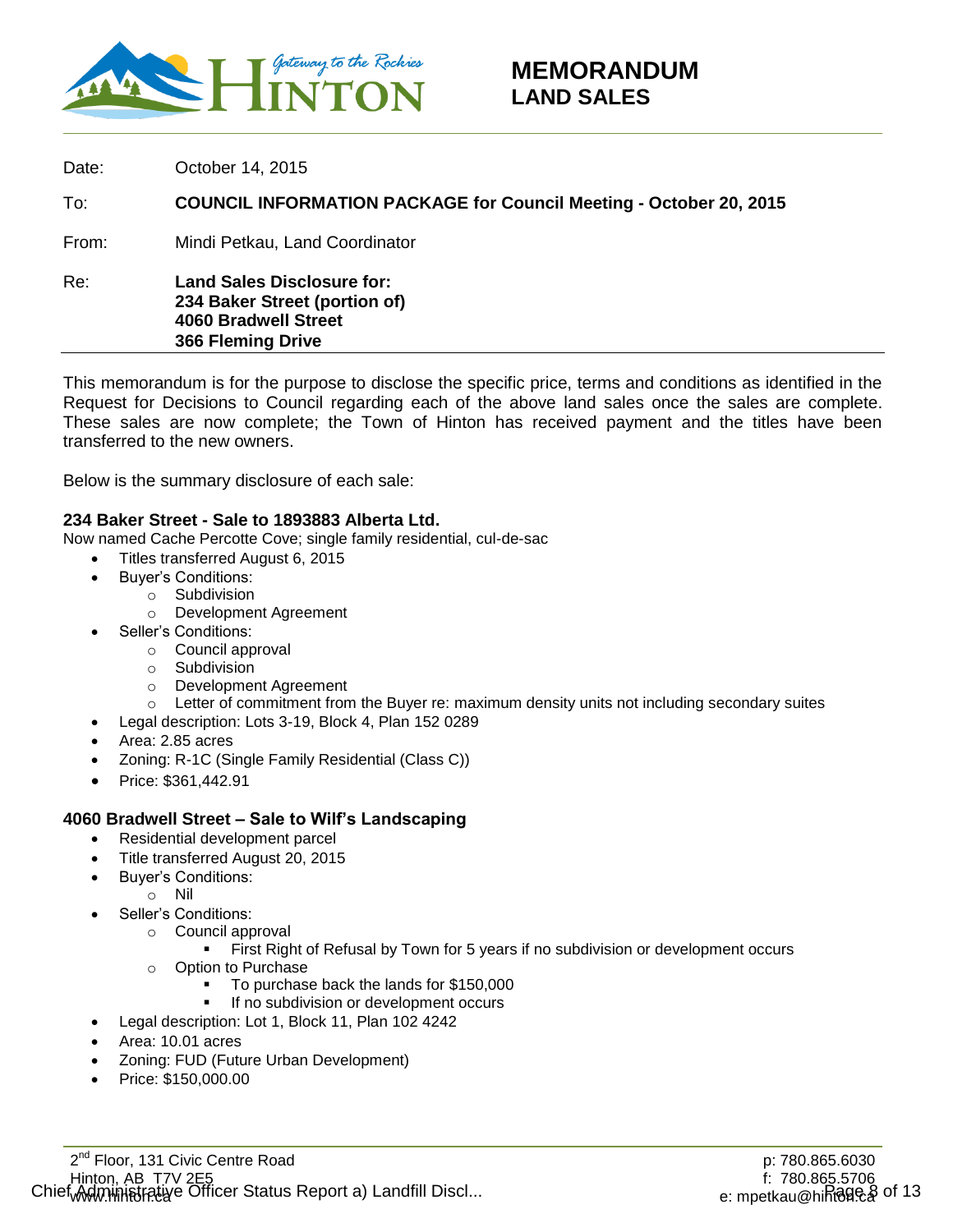

### **366 Fleming Drive – Sale to 671505 Alberta Ltd.**

- Innovista Phase 1 parcel
- Title transferred September 14, 2015
- Buyer's Conditions:
	- o Due diligence
- Seller's Conditions:
	- o Council approval
- Legal description: Lot 9A, Block 1, Plan 102 1741
- Area: 2.43 acres
- Zoning: MEI (Eco-Industrial)
- Price: \$110,250.00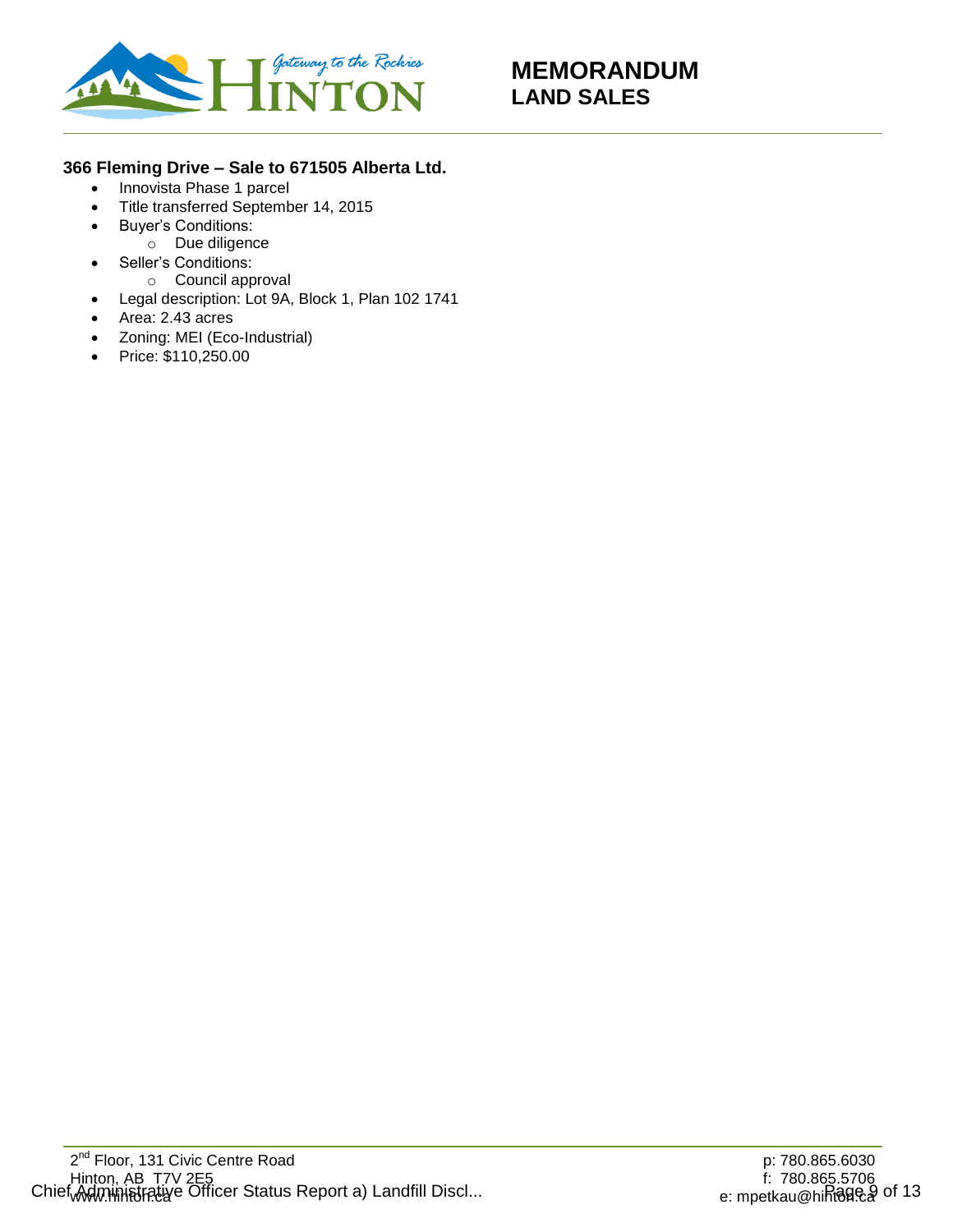# **DASHBOARD: COUNCIL ACTION PENDING<br>As of October 23, 2015<br><u>(S</u>orted by Meeting Date)**

|                                                                                                                                   | <b>Item</b><br><b>Number</b> | <b>Action Required</b>                                                                                                                                                                                                                          | <b>Staff</b><br>Responsible | <b>Due Date</b> | <b>Additional Comments</b>                                                                                                                                                                                                                                                                                                                                                                                                                                                                           |
|-----------------------------------------------------------------------------------------------------------------------------------|------------------------------|-------------------------------------------------------------------------------------------------------------------------------------------------------------------------------------------------------------------------------------------------|-----------------------------|-----------------|------------------------------------------------------------------------------------------------------------------------------------------------------------------------------------------------------------------------------------------------------------------------------------------------------------------------------------------------------------------------------------------------------------------------------------------------------------------------------------------------------|
|                                                                                                                                   | MD - 0048                    | When the train station move occurs, that a memorial plaque be Laura Howarth<br>placed at that location to respectfully commemorate those who<br>died and were injured in the 1986 train crash and the<br>community's disaster response efforts. |                             | 31 Oct 2015     | Site selection is complete, design is<br>finalized and install is scheduled for<br>the end of October 2015.                                                                                                                                                                                                                                                                                                                                                                                          |
| की and Date<br>and Dun 2003<br><b>Official Dun 2003</b><br>Official Dun 2012<br>and Dun 2012<br>and Dun 2012<br>i.i.l.11 Sep 2012 | MD - 0436                    | From Council Planning Session- Prepare approach/options of a Emily Olsen<br>social media strategy and how it could be expanded to "go<br>where citizens are at".                                                                                |                             | 31 Oct 2015     | A social media strategy will be<br>created as part of the<br>communications strategy. Key pieces<br>to the strategy include an editorial<br>plan, scheduling considerations, and<br>an approved public communications<br>policy for administration. Facebook or<br>other identified social media<br>applications would potentially launch<br>in conjunction with the refreshed Town<br>of Hinton website. Mar. 27/15 Date<br>moved to October due to Admin<br>capacity and intricacies of this work. |
|                                                                                                                                   | MD - 0607                    | 2012 Municipal Resource Optimization: Review potential for<br>elimination of commercial waste collection as municipally<br>delivered. Report findings to Finance Manager                                                                        | Gordie Lee                  | 01 Nov 2015     | Developing a 2-phased approach for<br>commercial recycling and garbage<br>collection. Due date moved to Nov./15<br>with report to Council late Aug./15.                                                                                                                                                                                                                                                                                                                                              |
| 12 Feb 2013                                                                                                                       | MD - 0739                    | Review pros/cons of metering water and how to move to<br>phased implementation plan; bring back to council.                                                                                                                                     | Dale Woloszyn               | 01 Jun 2016     | Project Plan to be approved by<br>Council by Dec. 31/15. Will engage<br>CEAC for public feedback.                                                                                                                                                                                                                                                                                                                                                                                                    |
| 23 Sep 2014                                                                                                                       | MD - 1186                    | After LUB review/updated completed, return "Vacant Land and Mindi Petkau<br>Under-Developed Land" report back to council                                                                                                                        |                             | 29 Feb 2016     | LUB is currently under a review by<br>Administration and ISL. Final Meeting<br>with Council to review final changes<br>before public process.                                                                                                                                                                                                                                                                                                                                                        |
| 02 Dec 2014                                                                                                                       | MD - 1221                    | Opening Rec Centre on Statutory Days: Continue trial for<br>additional 2-year period; bring attendance results back to<br>Council after that time.                                                                                              | Laura Howarth               | 01 Dec 2016     | Designated stat holidays are being<br>trialed and results will be reported to<br>Council in December 2016.                                                                                                                                                                                                                                                                                                                                                                                           |

Page 10 of 13ge 10 of 13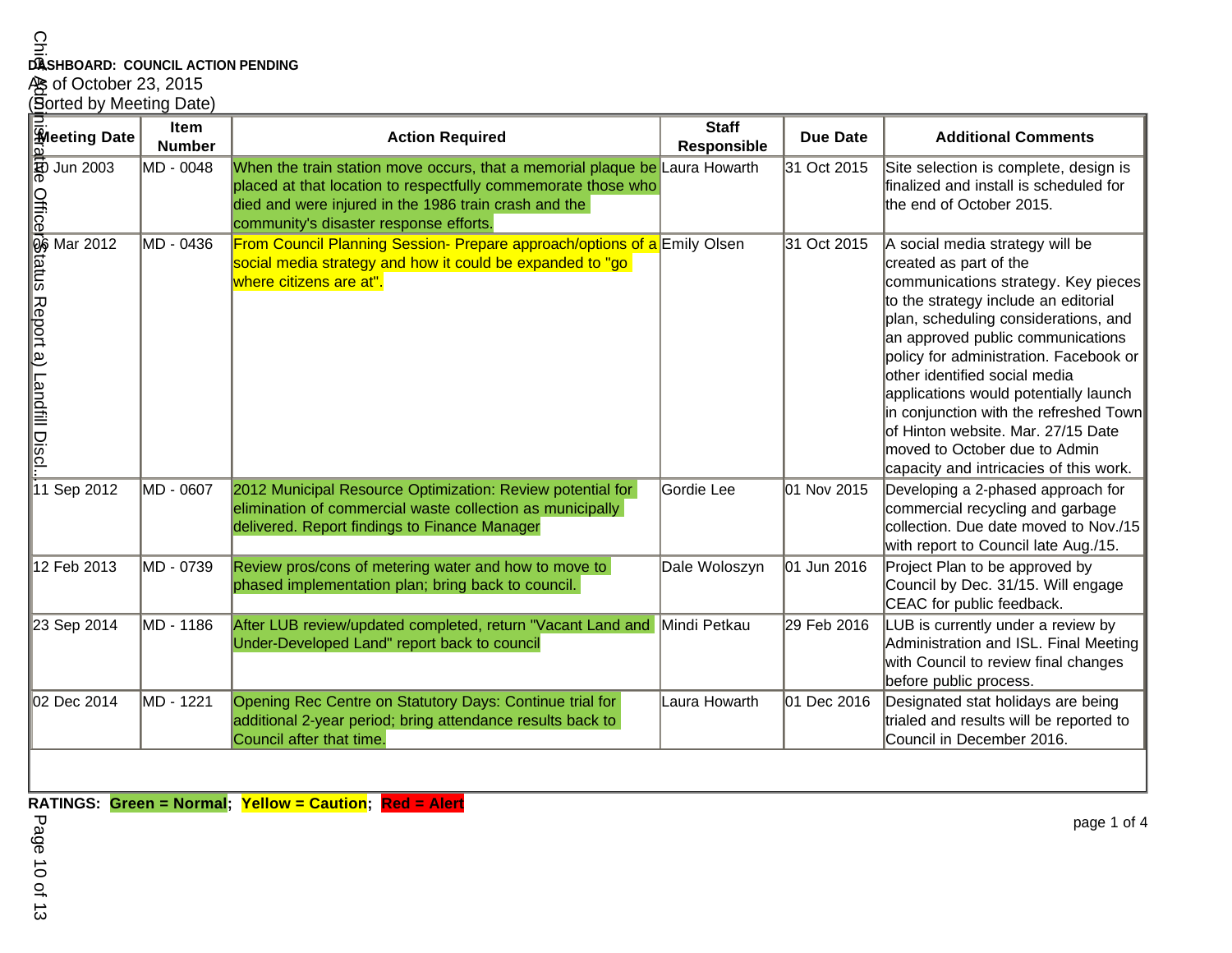## **DASHBOARD: COUNCIL ACTION PENDING**

# A§ of October 23, 2015<br>(**§**orted by Meeting Date)

| <u>ာ</u><br>DASHBOARD: COUNCIL ACTION PENDING                        |                       |                                                                                                                                                                                                                                                                                                                                                                                                                                                                                                                                                                                                        |                                    |                 |                                                                                                                                                                                                                                                                                                                                                                                                                                                                                                                                                                                              |  |
|----------------------------------------------------------------------|-----------------------|--------------------------------------------------------------------------------------------------------------------------------------------------------------------------------------------------------------------------------------------------------------------------------------------------------------------------------------------------------------------------------------------------------------------------------------------------------------------------------------------------------------------------------------------------------------------------------------------------------|------------------------------------|-----------------|----------------------------------------------------------------------------------------------------------------------------------------------------------------------------------------------------------------------------------------------------------------------------------------------------------------------------------------------------------------------------------------------------------------------------------------------------------------------------------------------------------------------------------------------------------------------------------------------|--|
|                                                                      |                       |                                                                                                                                                                                                                                                                                                                                                                                                                                                                                                                                                                                                        |                                    |                 |                                                                                                                                                                                                                                                                                                                                                                                                                                                                                                                                                                                              |  |
| 心 of October 23, 2015                                                |                       |                                                                                                                                                                                                                                                                                                                                                                                                                                                                                                                                                                                                        |                                    |                 |                                                                                                                                                                                                                                                                                                                                                                                                                                                                                                                                                                                              |  |
| ( <b>S</b> orted by Meeting Date)                                    |                       |                                                                                                                                                                                                                                                                                                                                                                                                                                                                                                                                                                                                        |                                    |                 |                                                                                                                                                                                                                                                                                                                                                                                                                                                                                                                                                                                              |  |
| <b>Meeting Date</b>                                                  | Item<br><b>Number</b> | <b>Action Required</b>                                                                                                                                                                                                                                                                                                                                                                                                                                                                                                                                                                                 | <b>Staff</b><br><b>Responsible</b> | <b>Due Date</b> | <b>Additional Comments</b>                                                                                                                                                                                                                                                                                                                                                                                                                                                                                                                                                                   |  |
| हुः Jan 2015<br>अप्रवेश Sharks Hebort a) [ Tandill Digit<br>Feb 2015 | MD - 1229             | <b>Housing Funds Allocation/Municipal Affairs (4 houses):</b><br>Prepare a plan to allocate the \$1M sale proceeds.<br>SC Direction April 28, 2015 - Send a request to Municipal<br>Affairs in regards to the \$1M from sale proceeds of the<br><b>Rural and Native Housing to be applied to 1) Habitat for</b><br>Humanity; 2) Balance of funding to be applied to Hinton's<br>future contribution to the Evergreen facility upgrade; 3) in<br>the event the Evergreen Facility Upgrade is not an option<br>then the balance of the funding to be applied to other<br>projects that meet the criteria | Denise Parent                      | 30 Jun 2015     | April 9/15 - Discussion with Don<br>Squires from Capital Initiatives of<br>Municipal Affairs as to project<br>proposals of the sale proceeds within<br>the Town of Hinton. He suggested<br>that Habitat would be a good proposal<br>or any project that supports attainable<br>housing. A letter is to be drafted with<br>proposals for their consideration. April<br>28/15 - Report went to Standing<br>Committee; May 4/15 - Letter<br>submitted to Housing Development<br>MA requesting transfer of funds,<br>awaiting response. Response delayed<br>due to May 5/15 Provincial election. |  |
|                                                                      | MD - 1302             | That Administration provide a similar report on development<br>permit deposits (update) within twelve months to review the<br>status of outstanding deposits.                                                                                                                                                                                                                                                                                                                                                                                                                                          | Wendy Jones                        | 03 Feb 2016     |                                                                                                                                                                                                                                                                                                                                                                                                                                                                                                                                                                                              |  |
| 09 Jun 2015                                                          | MD - 1293             | The Mayor and CEAC Chair to work together to clarify<br>relationship between CEAC and Council going forward. Come<br>back to Council in the Fall, 2015 with an engagement model to<br>best leverage people.                                                                                                                                                                                                                                                                                                                                                                                            | Mike Schwirtz                      | 01 Nov 2015     | Meeting scheduled for Aug. 28/15.<br>Terms of Reference being developed.                                                                                                                                                                                                                                                                                                                                                                                                                                                                                                                     |  |
|                                                                      |                       |                                                                                                                                                                                                                                                                                                                                                                                                                                                                                                                                                                                                        |                                    |                 |                                                                                                                                                                                                                                                                                                                                                                                                                                                                                                                                                                                              |  |
| Page<br>$\overrightarrow{=}$<br><b>of 13</b>                         |                       | RATINGS: Green = Normal; Yellow = Caution; Red = Alert                                                                                                                                                                                                                                                                                                                                                                                                                                                                                                                                                 |                                    |                 | page 2 of 4                                                                                                                                                                                                                                                                                                                                                                                                                                                                                                                                                                                  |  |
|                                                                      |                       |                                                                                                                                                                                                                                                                                                                                                                                                                                                                                                                                                                                                        |                                    |                 |                                                                                                                                                                                                                                                                                                                                                                                                                                                                                                                                                                                              |  |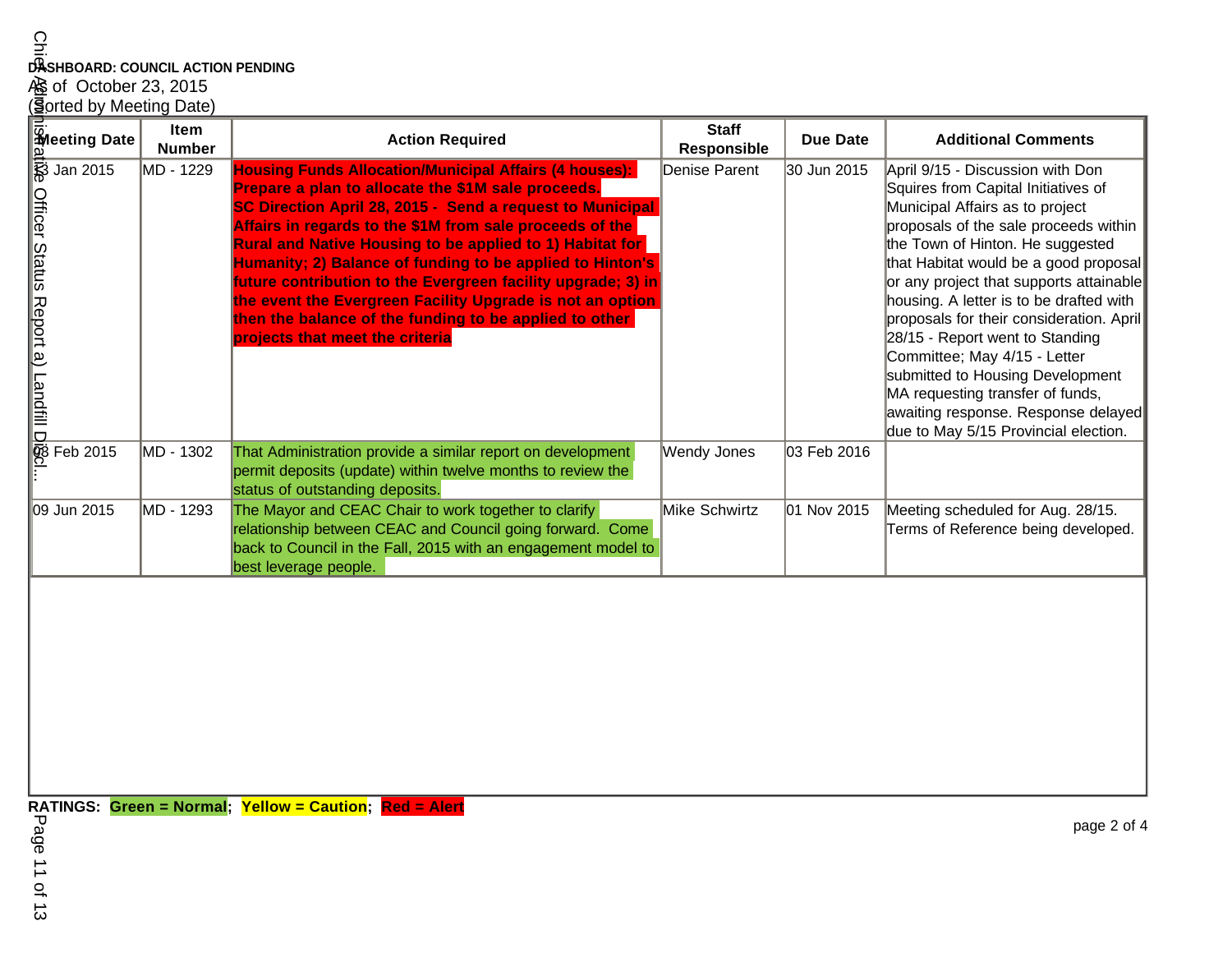### **DASHBOARD: COUNCIL ACTION PENDING**

# A§ of October 23, 2015<br>(**§**orted by Meeting Date)

|                                                                                 | Item<br><b>Number</b> | <b>Action Required</b>                                                                                                                                                                                                                     | <b>Staff</b><br><b>Responsible</b> | <b>Due Date</b> | <b>Additional Comments</b>                                                                                                                                                                                                                                                                                                                                                                                                                                                             |
|---------------------------------------------------------------------------------|-----------------------|--------------------------------------------------------------------------------------------------------------------------------------------------------------------------------------------------------------------------------------------|------------------------------------|-----------------|----------------------------------------------------------------------------------------------------------------------------------------------------------------------------------------------------------------------------------------------------------------------------------------------------------------------------------------------------------------------------------------------------------------------------------------------------------------------------------------|
| <b>The String Date</b><br>at Jun 2015<br>Officer Status Report a) Lanb@l Discl. | MD - 1290             | Research all options for the mobile home parks conditions and Wendy Jones<br>issues, including roads and number of exits. Bring back to<br><b>Standing Committee.</b>                                                                      |                                    | 01 Dec 2015     | Fire, Bylaw, Planning and Town<br>Manager met to discuss and evaluate<br>new strategies. The Safer<br>Communities and Neighbourhoods<br>Act of Alberta was reviewed with legal<br>advice and the findings were that this<br>Act does will not support us. Legal is<br>aware of similar issue in another<br>community and is going to review and<br>see what approach we may take.<br>Update Aug 6/15 date moved to allow<br>for further research. Pushing date to<br>December 1, 2015. |
| Jun 2015                                                                        | MD - 1295             | Gateway Signs: Bring back to Council information on powder<br>coating (reflective paint) and improving landscaping (zero<br>maintenance if possible) for immediate results; with a line item<br>added to the budget for long term results. | Wendy Jones                        | 01 Nov 2015     | Looking into cost effective solutions to<br>present to Council.                                                                                                                                                                                                                                                                                                                                                                                                                        |
| 23 Jun 2015                                                                     | MD - 1296             | Town Campground: Prepare "business case" to install full or<br>partial services at the campground; and/or exit strategy to get<br>out of the campground business by Jan./16.                                                               | Wendy Jones                        | 15 Jan 2016     |                                                                                                                                                                                                                                                                                                                                                                                                                                                                                        |
| 18 Aug 2015                                                                     | MD - 1310             | Conduct research on possibility of providing lights in the<br>laneway behind Crestwood Hotel.                                                                                                                                              | Gordie Lee                         | 01 Nov 2015     |                                                                                                                                                                                                                                                                                                                                                                                                                                                                                        |
| 01 Sep 2015                                                                     | MD - 1314             | Sponsorship Policy: Draft policy for Council to review by end of Laura Howarth<br>Dec, 2015.                                                                                                                                               |                                    | 31 Dec 2015     | Direction Report is tentatively<br>scheduled for Dec 8/15 Standing<br>Committee Meeting.                                                                                                                                                                                                                                                                                                                                                                                               |
| 01 Sep 2015                                                                     | MD - 1315             | Beaver Boardwalk: Prepare a brochure which includes detailed Mike Schwirtz<br>map of boardwalk; to be included in the 2016 budget.                                                                                                         |                                    | 31 Dec 2015     | Plan is in place to have brochure<br>produced by end of year.                                                                                                                                                                                                                                                                                                                                                                                                                          |
| 15 Sep 2015                                                                     | MD - 1321             | ATE Program and Proceeds - Investigate 2 or 3 options for<br>changing the driving behaviours at the Brookhart corner<br>location.                                                                                                          | Laura Howarth                      | 30 Jun 2016     | Low priority at this time.                                                                                                                                                                                                                                                                                                                                                                                                                                                             |